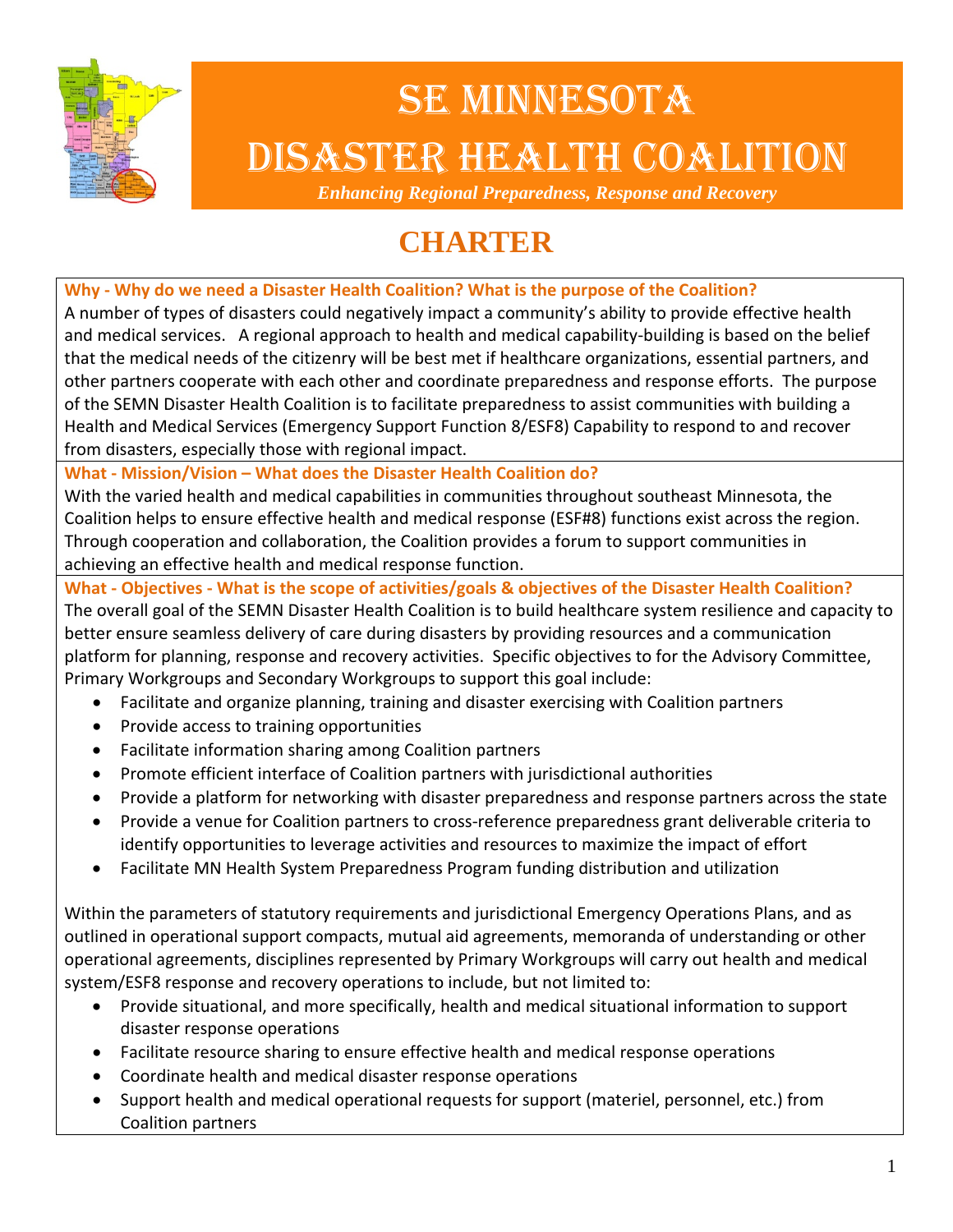# **Southeast MN Disaster Health Coalition**

#### **Where – What areas are included in the Coalition?**

The SEMN Disaster Health Coalition supports health and medical preparedness across southeastern Minnesota, which includes the following counties: Dodge, Fillmore, Freeborn, Goodhue, Houston, Mower, Olmsted, Rice, Steele, Wabasha, and Winona.

**Who – Committees and Workgroup/Who are the members of the Disaster Health Coalition?**

The Disaster Health Coalition consists of organizations with responsibilities to mitigate the likelihood of a hazard negatively impacting the ability of a health and medical system to provide services and to prepare for, respond to, recover from consequences of a disaster.

Specific organization of the Coalition leverages existing disaster preparedness groups (Primary and Secondary Workgroups):

#### Primary Workgroups

Through the Advisory Committee representative, these groups provide reports and recommendations to the Advisory Committee to drive health and medical preparedness improvements:

- Hospital Disaster Preparedness & Response Compact
- Local Public Health Emergency Preparedness Workgroup
- Long Term Care Disaster Preparedness Workgroup
- SE Emergency Medical Services Disaster Sub-Committee
- SMRTAC Southern MN Regional Trauma Advisory Committee
- Region 1 Emergency Management Joint Powers Board
- Southern MN VOAD

Through Memorandum of Understanding, Mutual Aid Agreements and Compacts, disciplines represented in the Primary Workgroups implement local, and if required regional, intrastate, and interstate response and recovery.

- Hospitals (Disaster Preparedness & Response Compact)
- Local Emergency Management Agencies (Memorandum of Understanding)
- Local Public Health Agencies (Memorandum of Understanding)
- Long Term Care Facilities (Agreement Pending)
- SE Emergency Medical Services (Mutual Aid Agreement)

#### Secondary Workgroups

Representatives from Secondary Workgroups are invited to present to the Advisory Committee as deemed appropriate to facilitate collaboration for disaster preparedness or in order to request funding through available sources, if any.

- Interoperable Communications
- Exercise Planning Team
- Lab Response Network

Other disciplines invited to participate in the Coalition include: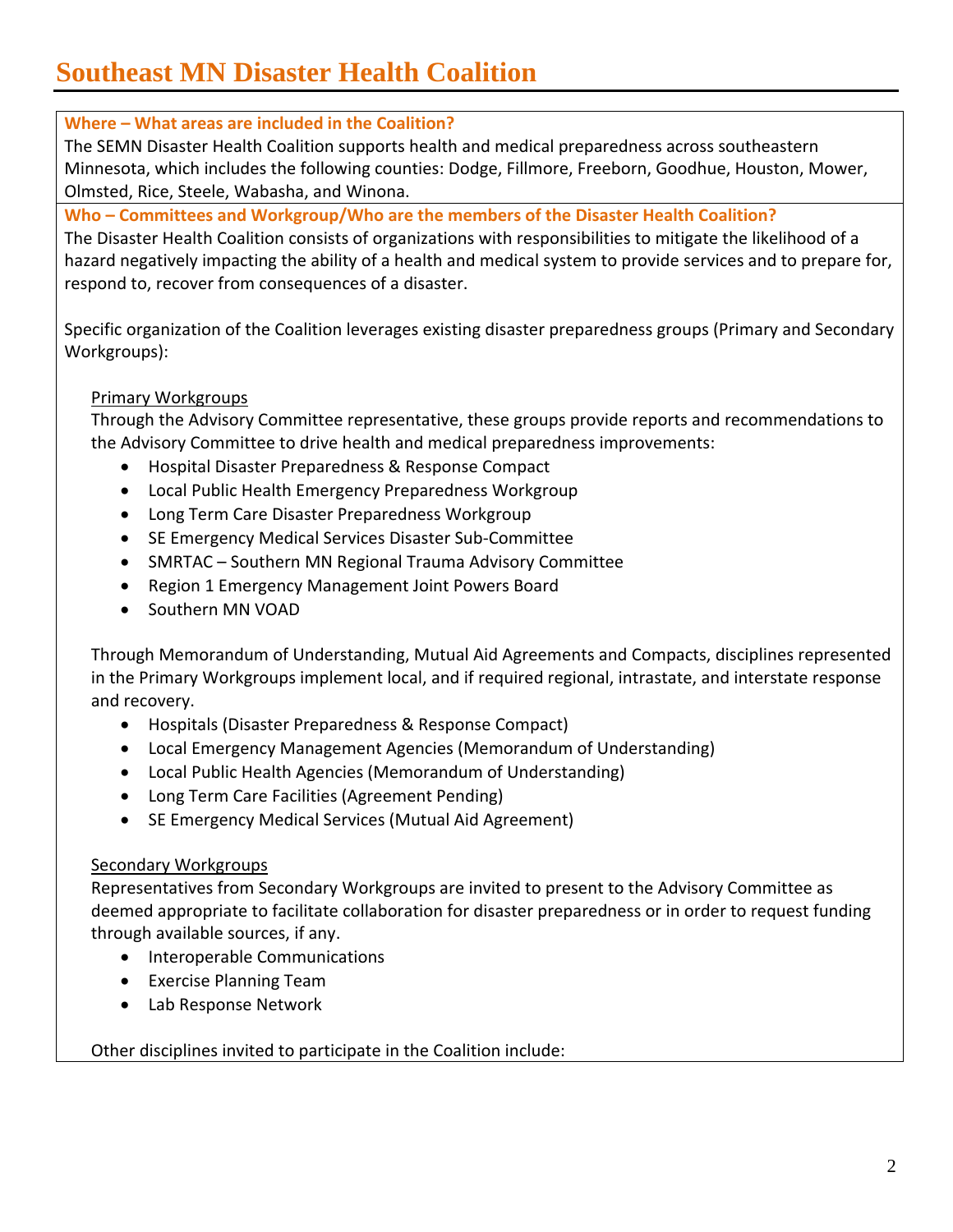- Public Safety
- Mental/Behavioral Health Providers
- Private entities associated with healthcare (e.g. Hospital Associations)
- Specialty service providers (e.g. Dialysis, pediatric, urgent care, etc…)
- Support services (e.g. Laboratory and Pharmacy)
- Community Health Centers
- Primary Care Providers
- Tribal Health
- **•** Federal Entities

Refer to the SEMN Disaster Health Coalition website for a list of current partners. (www.semndhc.org)

Refer to the SEMN Disaster Health Coalition's Partnership Agreement or Partnership Resolution to become a Coalition partner. (www.semndhc.org)

#### **Who – Leadership/How is the Coalition led?**

The Coalition establishes and elects a multi‐disciplinary Advisory (Executive) Committee to facilitate multi‐ disciplinary preparedness and sharing good and best practices. The Disaster Health Coalition Advisory Committee consists of representatives from the following disciplines.

- Hospitals (Three Representatives: Mayo Clinic Rochester, Mayo Clinic Health System Hospital, Non-Mayo Clinic Hospital)
- Emergency Medical Services (Two Representatives)
- Local Public Health Agencies (Two Representatives)
- Long Term Care Facilities (Two Representatives: Skilled Nursing Facility, Other Long Term Care Facility)
- Region 1 Emergency Management Joint Powers Board (Two Representatives)
- Southern MN VOAD (One Representative)

Advisory Committee leadership includes a Chair, Vice‐Chair, and Secretary.

Ex Officio members include:

- Region 1 Homeland Security & Emergency Management Coordinator
- EMS Regulatory Board Specialist
- MDH Regional Public Health Coordinator

Refer to the SEMN Disaster Health Coalition Advisory Committee Charter for additional information.

**How – Authority/What is the Authority of the Disaster Health Coalition/Advisory Committee?** With the exception of SMRTAC, Primary Workgroups designate representatives to the Advisory Committee. The authority of the Advisory Committee is limited by statutory parameters that preclude delegation of or deferred authority to others, including a regional body, for disaster response and recovery operations. As such, the authority of the Advisory Committee is limited to the Scope and Objectives related to pre‐incident preparedness coordination described herein. Refer to the SEMN Disaster Health Coalition Advisory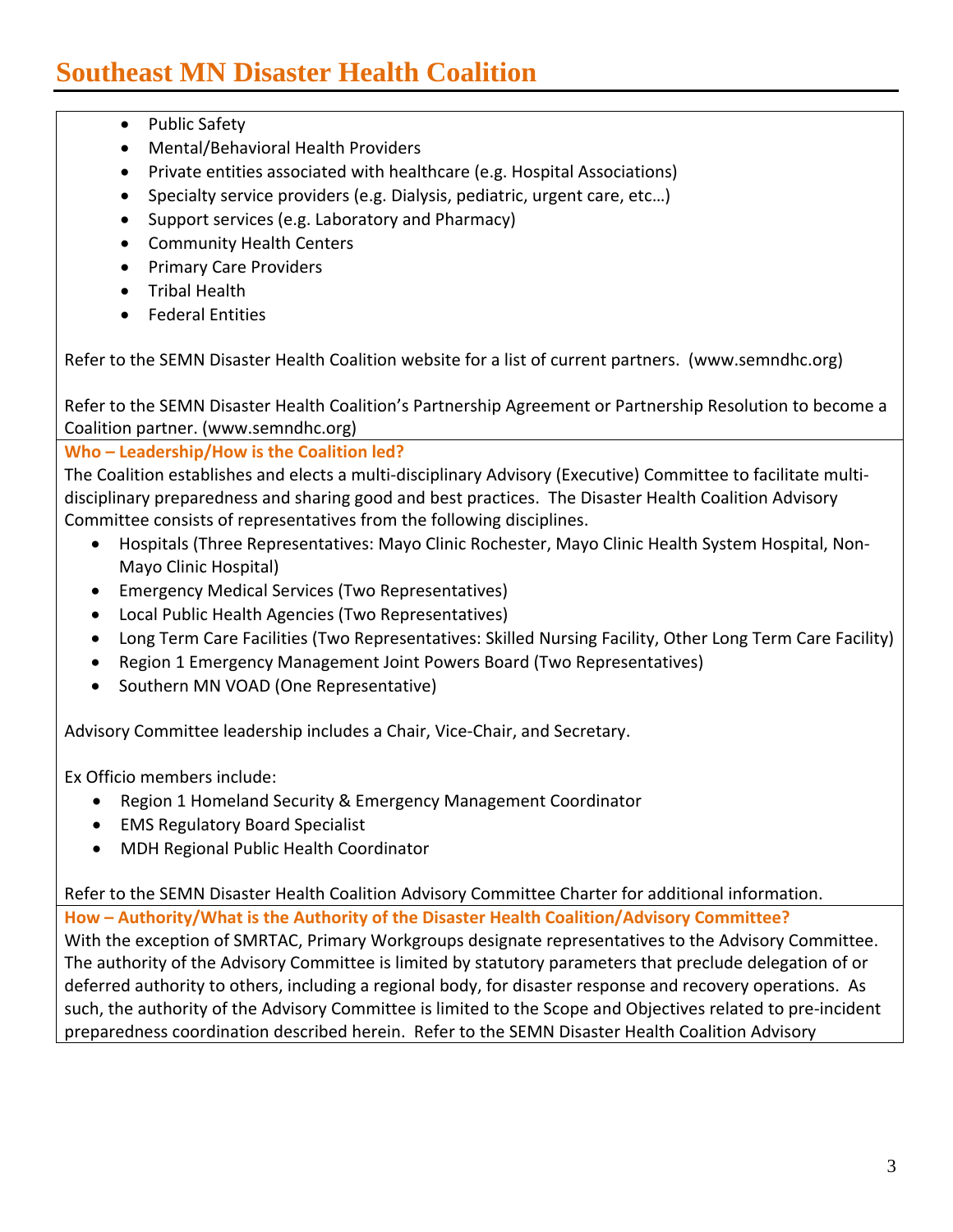## **Southeast MN Disaster Health Coalition**

Committee Charter.

To establish a formal "Coalition," organizations represented in the Primary Workgroups are asked to sign a "Partner Agreement" or "Partner Resolution." Additionally, Primary Workgroups are asked to provide copies of existing operational support compacts, mutual aid agreements, memoranda of understanding or other operational agreements that describe how regional (i.e., Coalition) support for response and recovery operations are coordinated. Authority for response and recovery activities as described in local ordinances or resolutions or state statutes, local Emergency Operations Plans, and other operating agreements entered into by private entities.

**How – Coalition Meetings/How often do Coalition partners meet?**

The Coalition provides a forum for multi-disciplinary meetings three times annually, typically in October, February, and June.

Primary and secondary workgroups meet according to each group's need, which may be monthly, bi‐ monthly, or quarterly.

Refer to the SEMN Disaster Health Coalition Advisory Committee charter for meeting details.

**How ‐ Coalition Activities/What preparedness support is available to Disaster Health Coalition Members?** A number of planning, training and exercise activities would typically be available; however, activities are driven by the Coalition membership. That is, organizations, through regional workgroups, define planning, training, exercise, equipment, etc. needs.

Regional guidelines (i.e. "plan), which include good/best practices, are developed to support organizational, community and regional preparedness, response and recovery activities. Coalition partners are encouraged to implement information available in regional guidelines into organizational and community operational plans, as appropriate.

Training and exercise information is included in the SEMN Disaster Health Coalition Training and Exercise Plan. Coalition partners are encouraged to participate in training and exercises as appropriate for their organization.

Resources and event information is provided on the SEMN Disaster Health Coalition website, www.semndhc.org.

**How ‐ Coalition Response & Recovery/What response and recover support is available to Disaster Health Coalition Members?**

Disaster Health Coalition partners will carry out health and medical response and recovery activities within the parameters of statutory authority, jurisdictional Emergency Operations Plans and as defined in operational support compacts, mutual aid agreements, memoranda of understanding or other operational agreements.

Current agreements are available on the Coalition website (www.semndhc.org)